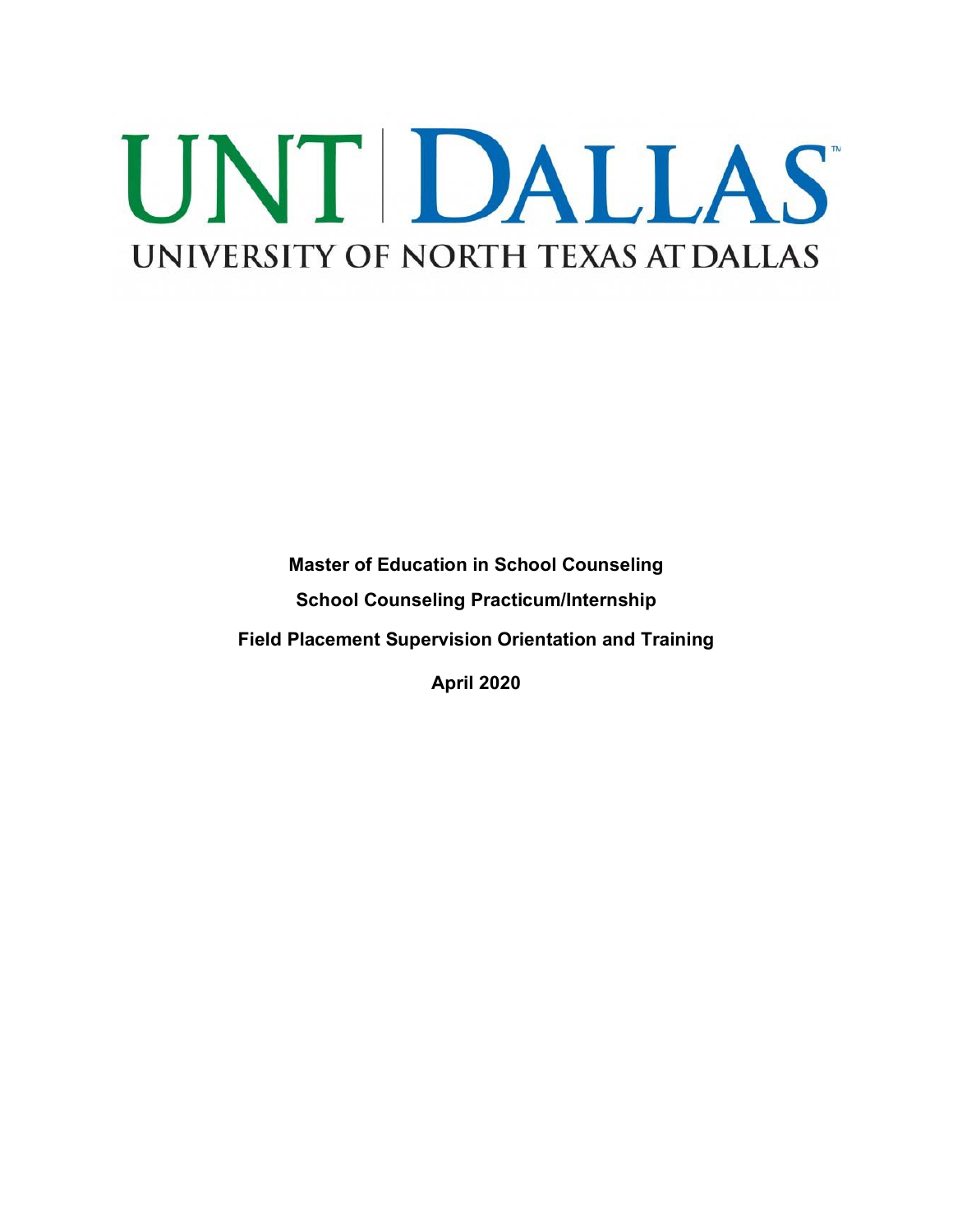## **Welcome!**

Thank you for your willingness to supervise a UNT Dallas School Counseling Practicum/ Internship student. We hope that this experience is mutually beneficial and rewarding. This brief orientation and training is designed to introduce you to the counseling program at UNT Dallas, to highlight our collaborative commitment to quality training and field placement experiences for our students, and to review best practices in counseling supervision.

The materials contained in this packet correspond with the Supervisor Orientation and Training video series and the School Counseling Practicum/Internship packet provided to you by the student assigned to your campus. At the conclusion of this Orientation and Training session, you will be asked to complete a brief survey for feedback and verification purposes.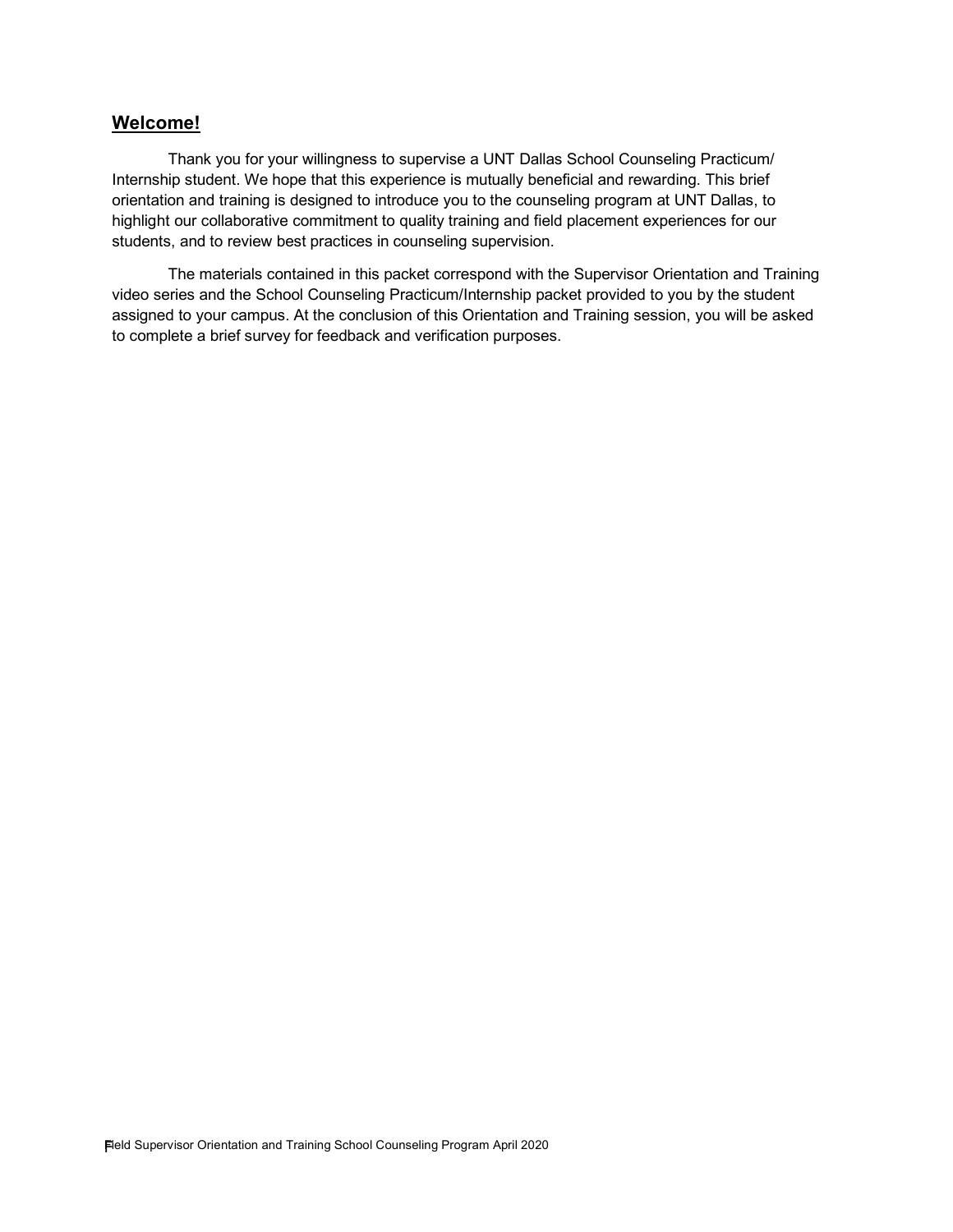# **Orientation**

- **•** Introduction to UNT Dallas
- **·** Introduction of the Faculty
- Program Mission & Structure
- Goals & Purposes of Field Placement
- Field Placement Standards
	- DepartmentPolicy&Procedures
	- CACREP (2009) Standards
	- TEA Standards for School Counselor Educator Preparation Programs

## **Supervisor Training**

- **·** Supervisor Roles & Responsibilities
- **·** Supervisee Roles & Responsibilities
- Field Placement Site Agreements
- Supervisor Training
	- Integrated Developmental Model (IDM, Stoltenberg, McNeill, & Delworth, 1998)
	- Discrimination Model(Bernard &Goodyear,2009)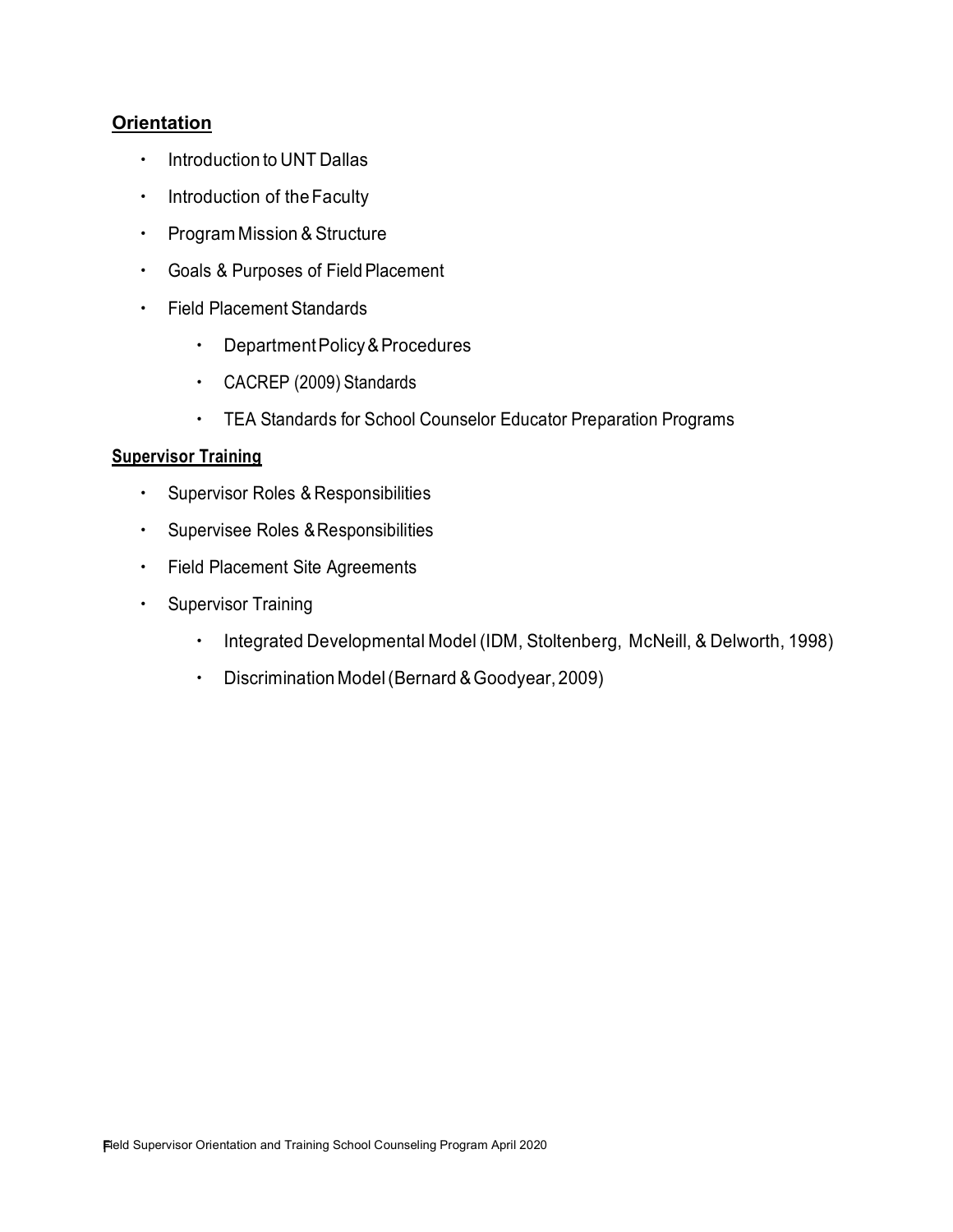# **Field and Site Supervisor Orientation**

## **Introduction to UNT Dallas**

The University of North Texas Dallas School of Human Services provides undergraduate and graduate degree and certificate programs in Applied Gerontology, Child Development and Family Studies, Alternative Dispute Resolution, Human Services Management and Leadership, School Counseling, Clinical Mental Health Counseling, and Substance Abuse and Addictions.

Thevision of the School of Human Services is to be known fordeveloping highly skilled and multiculturally competent counselors, human service, child development, and family studies professionals who successfully promote growth and wellness of children, adults, families, schools,agencies,andcommunities locallyandworldwide.

### **Introduction of the Faculty and Administrative Appointments**

Dr. Constance Lacy – Dean, College of Human Services and Counseling Dr. Jennifer Baggerly – Child and Adolescent CMHC Advisor Dr. Amy McCortney, Ph.D. - Counseling Lecturer CMHC Advisor Dr. Yu-fen Lin – Internship Coordinator and CMHC Advisor Dr. Shelley Jackson - Lecturer School Counseling Coordinator Dr. Deborah Ferguson-Cain - Lecturer CMHC Advisor

## **Program Mission**

The mission of the Department of Counseling and Human Services is to promote human development through education, research, and service that advance the profession of, and scholarship in, counseling.

- Through education, the Program develops multi-culturally competent counselors with an applied social justice emphasis who benefit children, adults, families, schools, and communities locally and world wide
- Through research, the Program creates, applies, and disseminates innovative knowledge, especially in the area of counseling for holistic wellness with at-risk and diverse populations.
- Through service, the Program enhances the local community through consultation and counseling services and provides leadership within the counseling profession.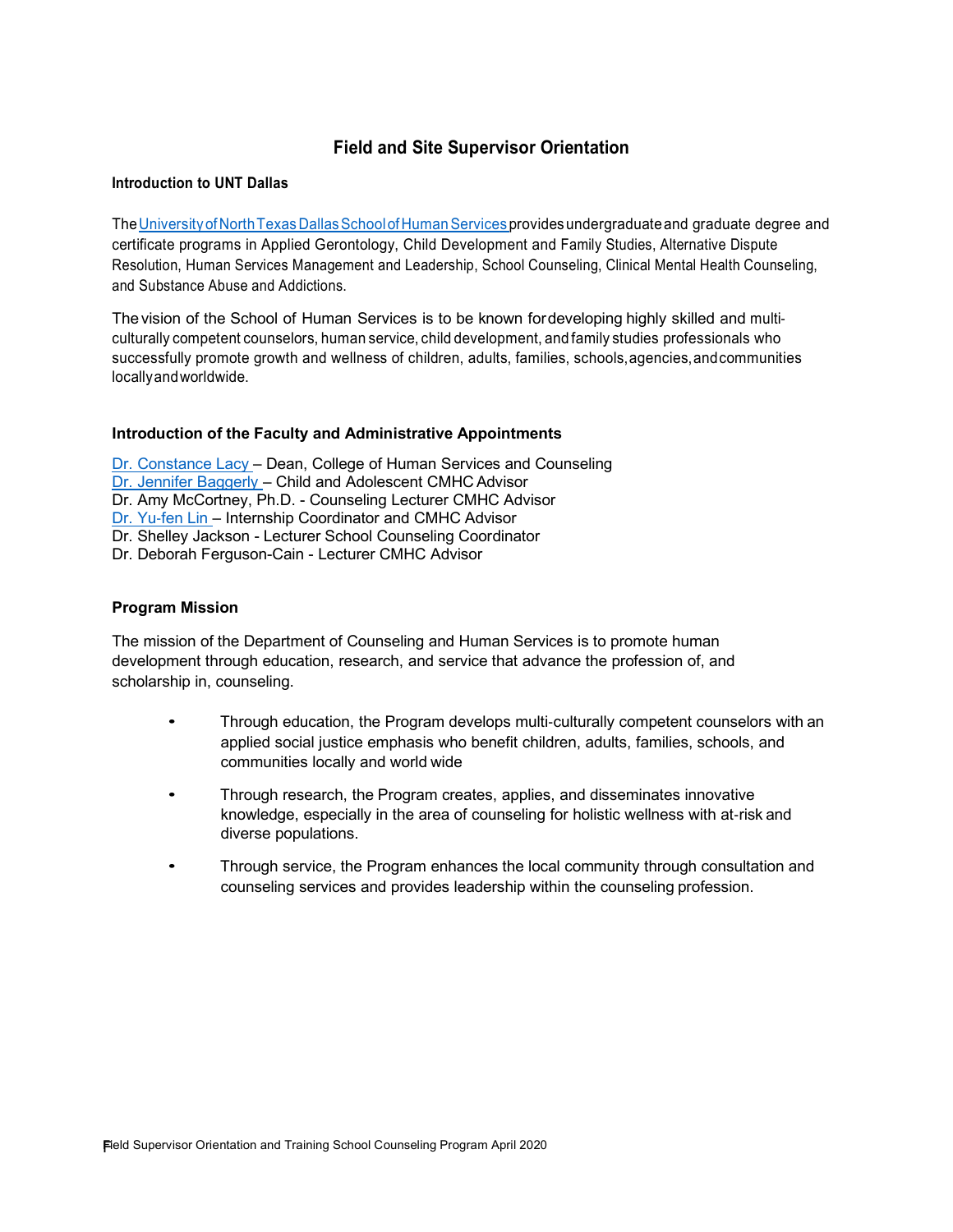## **Goals & Purposes of Field Placement**

Practicum/Internship in School Counseling is designed to provide in-the-field supervised school counseling experience for students who are in their final semesters of the School Counseling Program. Emphasis is placed upon the performance of individual counseling, group counseling, classroom guidance, and parent and teacher consultation. The ultimate goal is to prepare the student for employment as a school counselor. Students will be expected to demonstrate the following competencies:

- 1. To plan and implement counseling (individual and group) in a school or equivalent setting.
- 2. To plan and implement classroom developmental counseling activities in a school or equivalent setting.
- 3. To plan and implement consultation activities with administrators, parents, and teachers in a school or equivalent setting.
- 4. To plan and implement a design for a comprehensive developmental counseling program in a school or equivalent setting.
- 5. To participate in individual and group supervision activities.
- 6. To gain confidence as a school counselor and to identify oneself as a professional in the counseling field.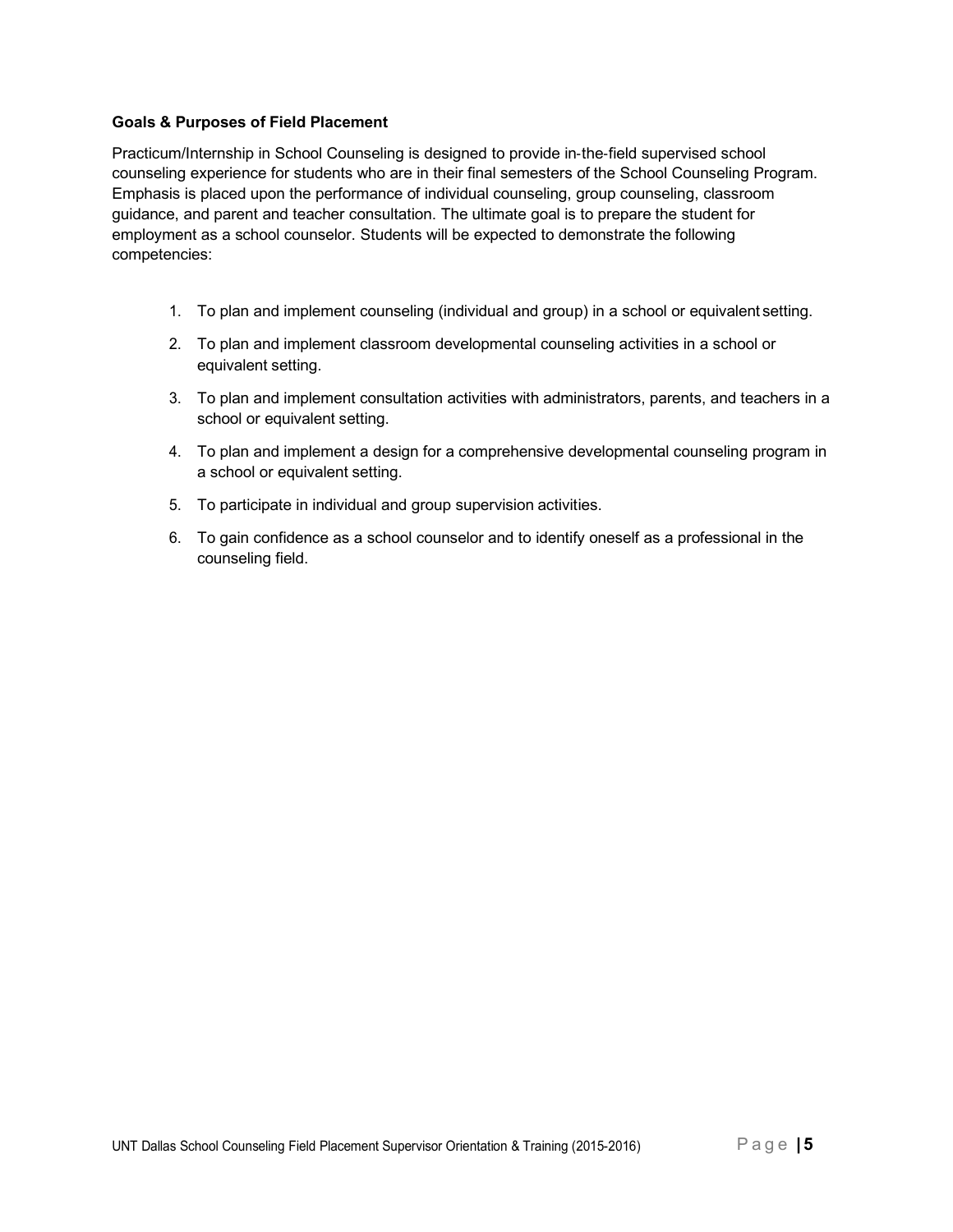## Desirable Experiences in Practicum - SCHOOL COUNSELING

*The following are experiences that the school counseling practicum students will have during Practicum and Internship in a school setting. TEA requires that students have at least 160hrs of direct service in School Counseling.*

#### **Familiarization with the School Environment.** The trainee should become familiar with:

- 1. Community characteristics.
- 2. Physical facility.
- 3. Administrative structure of school.
- 4. Counselor role statements.
- 5. Roles of non-counseling staff in relation to the counseling program.
- 6. Characteristics of the student population.
- 7. Written statements regarding the philosophy, purpose, organization, and procedures of the school's counseling program.
- 8. Written statements regarding the philosophy, purpose, organization, and procedures of the district's K-12 comprehensive developmental counseling program.

**Program Planning/Management/Evaluation**. The trainee should become familiar with and participate in:

- 1. Community and school environment assessment activities.
- 2. Needs assessment of students, teachers, and parents.
- 3. Planning, implementing, and evaluating the school counseling program and its specific activities.
- 4. Regularly-scheduled counseling staff meetings.
- 5. Follow-up studies of former students, including follow-up reports to administrators, parents, and teachers as appropriate.

**Counseling and Guidance**. The trainee should gain experience in:

- 1. Individual and group counseling.
- 2. Working with students from a variety of cultures, races, sexual preferences, and gender.
- 3. Establishing and maintaining a counseling relationship from intake through termination or referral & follow-up.
- 4. Devising a counseling procedure for a specific case problem.
- 5. Writing case notes/interview summaries.
- 6. Classroom or other group guidance activities.
- 7. Student orientation, college days, parent nights, career days, etc., including the development of materials which are used on such occasions.
- **Assessment and Records.** The trainee should become familiar with and gain experience in:
- 1. School counseling department record-keeping system as well as school's cumulative records.
- 2. Assessment instruments and other assessment techniques used in the school.
- 3. Interpretation of aptitude, achievement, and interest instruments.
- 4. Ethical and legal uses of assessment and student records

**Consultation and Coordination**. The trainee should be involved in:

- 1. Preparation for and performance of a case conference.
- 2. Consultation with teachers regarding students' developmental needs; academic, career, and personal/social development; and classroom management.
- 3. Consultation with parents regarding student academic, career, and personal/social development.
- 4. Promotion of a cooperative relationship between the school, business/industry, and community agencies.
- 5. Coordination of special activities such as career day, orientations at points of transition, etc.
- 6. Work with the counselor to facilitate referrals appropriately.

**Individual Planning and Placement.** The trainee should become familiar with and gain experience in:

- 1. Career development and related activities.
- 2 Educational, occupational, and personal/social information resources in the counseling department and media center.
- 3. Career and educational planning, development, and/or placement with individual students.
- **Professionalism.** The trainee is expected to:
- 1. Adhere to ACA and ASCA ethical standards.
- 2. Participate in professional development activities, including in-service as well as external professional meetings and conferences.
- 3. Demonstrate appropriate human relation skills with students, school personnel, and parents.
- 4. Demonstrate responsibility with regard to laws, rules, and regulations, including applying professional work habits.

UNT Dallas School Counseling Field Placement Supervisor Orientation & Training (2015-2016) **Page |6**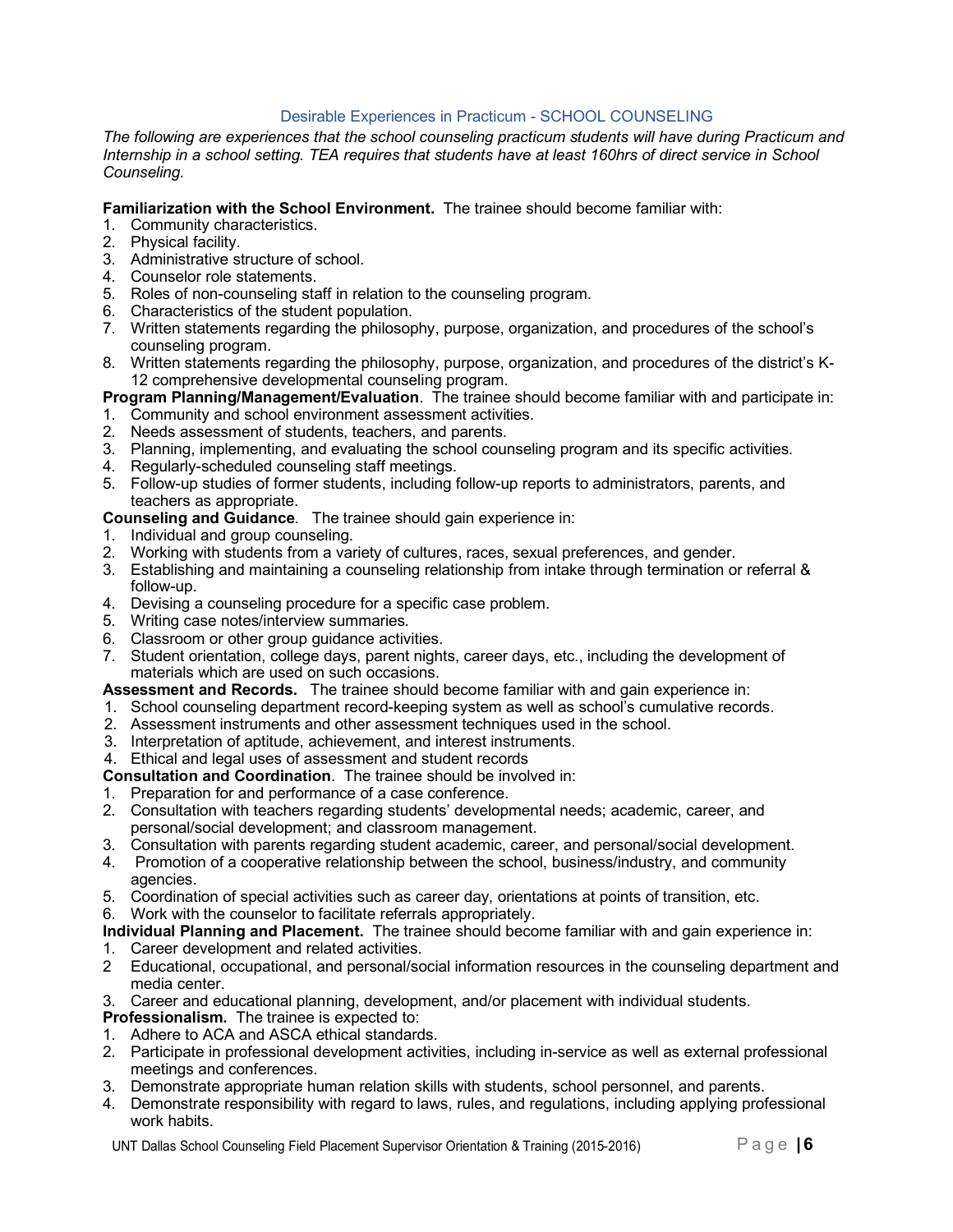5. Show respect for diversity among students, school personnel, and the community. Seek and utilize feedback from supervisors.

**Advocacy.** The trainee should become familiar with and participate in:

- 1. Advocacy for a school environment in which diversity is acknowledged and respected, resulting in positive interactions across cultures
- 2. Understanding learner differences, including those related to cultural background, gender, ethnicity, and learning styles, and knows ways to create and
- 3. maintain a positive school environment that is responsive to all learners
- **Leadership.** The trainee should become familiar with:
- 1. learning and achievement for all students, including special populations, by promoting a cooperative, inclusive, and purposeful learning environment
- 2. Applying research-based practice to improve the school guidance and counseling program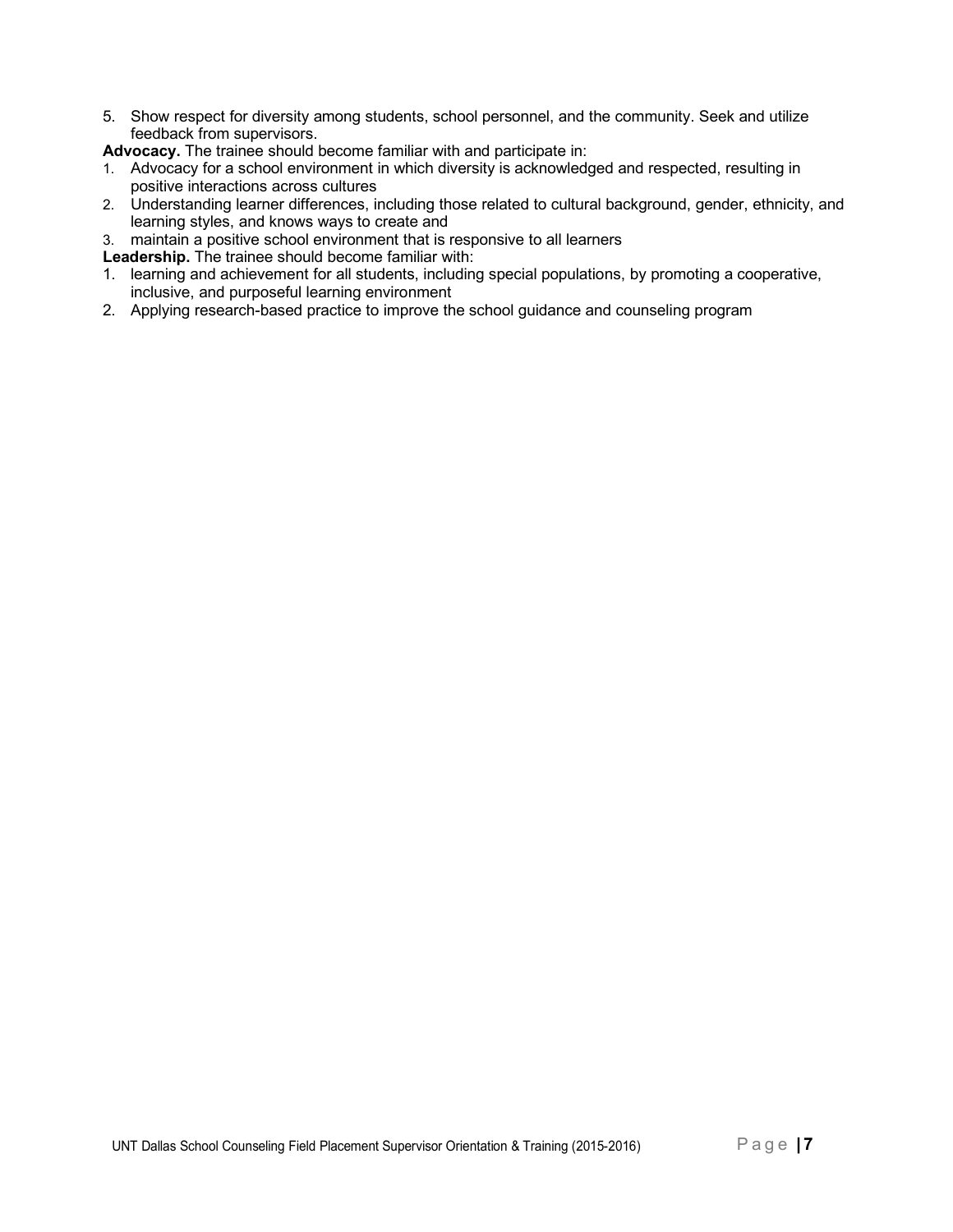## **Field Placement Standards DepartmentPolicy**

#### **&Procedures**

Information regarding the supervised Internship field placement that is communicated as UNT Dallas department policy and procedure can be reviewed in the *UNT Dallas Master's Program Handbook* andthe*SchoolCounseling InternshipPacket*.Thesedocuments containpractical applications of both CACREP (2009) Standards and Texas Education Agency (TEA) Standards for EducatorPreparationPrograms,aslistedbelow.

### **CACREP (2009) Standards for the School Counseling Internship**

The following CACREP (2009) Program Standards apply generally to the Supervised Internship Field Placement for School Counseling program students:

- III.G.1 Obtain at least 120 clock hours per internship of direct service, including experience leading groups. (240 hours for two internships)
- III.G.2 Participate weekly interaction that averages one hour per week of individual and/or triadic supervision throughout the internship, usually performed by the onsite supervisor.
- III.G.3 Receive an average of 1 1/2 hours per week of group supervision provided on a regular schedule throughout the internship and performed by a program faculty member.
- III.G.4 Obtaintheopportunityforthestudenttobecomefamiliarwithavarietyofprofessional activities and resources in addition to direct service (e.g., record keeping, assessment instruments, supervision, information and referral, in-service and staff meetings).
- III.G.5 Acquiretheopportunityforthestudenttodevelopprogram-appropriateaudio/video recordings for use in supervision or to receive live supervision of his or her interactions with clients.
- III.G.6 Receive evaluation of the student's counseling performance throughout the internship, including documentation of a formal evaluation after the student completes the internship by a program faculty member in consultation with the site supervisor.

The following CACREP (2009) School Counseling Standards apply to the Supervised Internship Field Placement for School Counseling Students:

- B2 Demonstrates the ability to articulate, model, and advocate for an appropriate school counselor identity and program.
- D2 Provides individual andgroup counselingand classroom guidanceto promotethe academic, career,andpersonal/socialdevelopmentofstudents.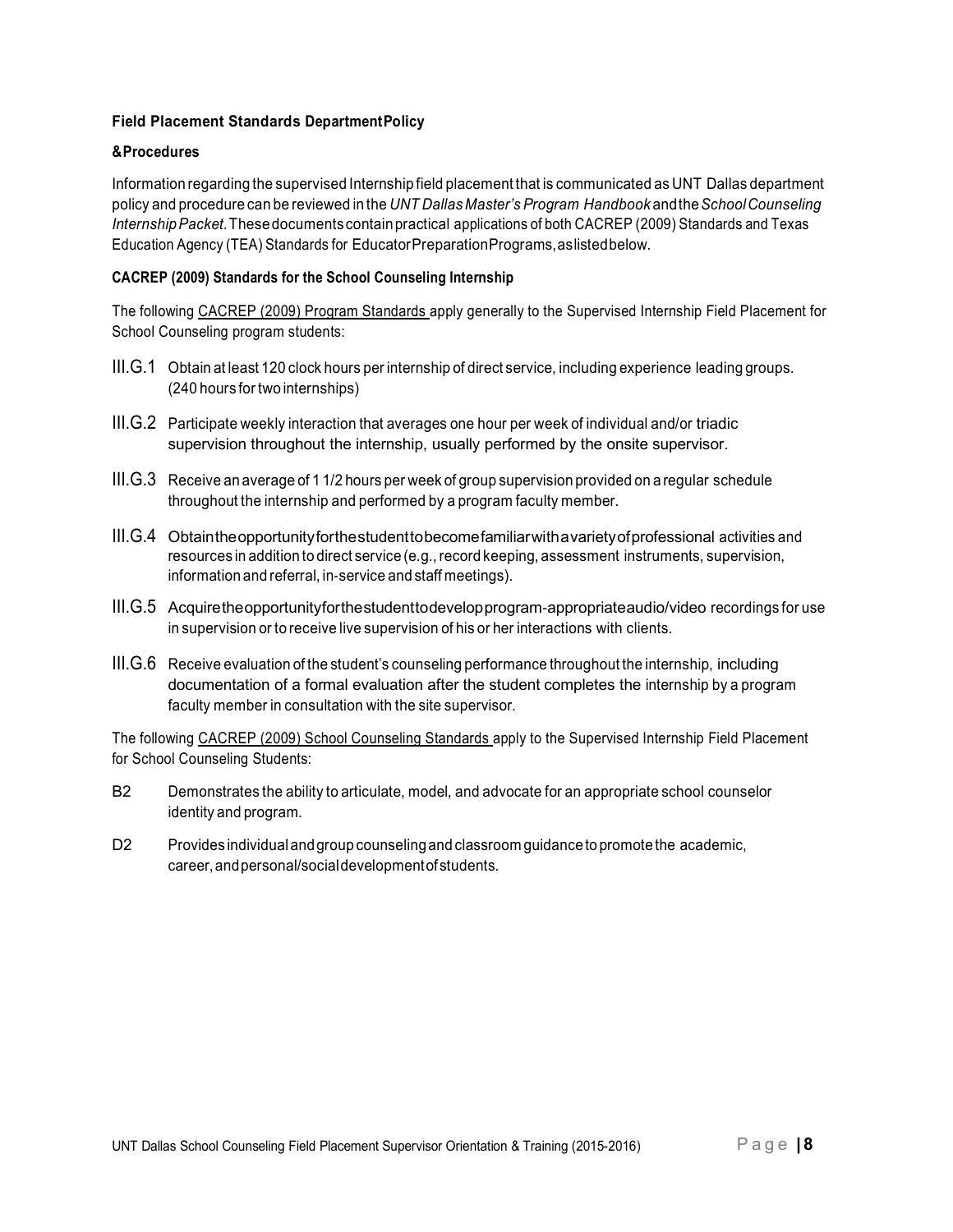- D3 Designs and implements prevention and intervention plans related to the effects of (a) atypical growth and development, (b) health and wellness, (c) language,(d) ability level, (e) multicultural issues, and (f) factors of resiliency on student learning and development.
- L1 Conductsprogramsdesignedtoenhancestudentacademicdevelopment.
- L2 Implements strategies and activities to prepare students for a full range of postsecondaryoptionsandopportunities.
- L3 Implements differentiated instructional strategies that draw on subject matter and pedagogical content knowledge and skills to promote student achievement.
- N1 Works with parents, guardians, and families to act on behalf of their children to address problems that affect student success in school.
- N2 Locates resources in the community that can be used in the school to improve student achievement and success.
- N3 Consults withteachers, staff, and community-based organizations to promote student academic, career, and personal/social development.
- N4 Usespeerhelpingstrategiesintheschoolcounselingprogram.
- N5 Uses referral procedures with helping agents in the community (e.g., mental health centers, businesses, servicegroups)tosecureassistanceforstudentsandtheirfamilies.
- P1 Participates in the design, implementation, management, and evaluation of a comprehensive developmental school counseling program.
- P2 Plansandpresentsschool-counseling-relatededucationalprogramsfor usewithparents andteachers (e.g., parent education programs, materials used in classroom guidance andadvisor/adviseeprogramsfor teachers).

#### **TEA Standards for School Counselor Educator Preparation Programs**

The following Texas Education Agency (TAC §239.15) Standards apply to the Supervised Internship Field Placement for School Counseling Students:

- II.2 Providesaproactive, developmentalguidanceprogram basedontheneedsof students.
- II.3 Counselsindividualsandsmallgroupsusingappropriatecounselingtheoriesand techniques in responsetostudents' needs.
- II.4 Consultswithparents/guardians,teachers, administrators, andotherindividualsas appropriate to enhance their work with students.
- II.5 Coordinates resources for students within the school and community.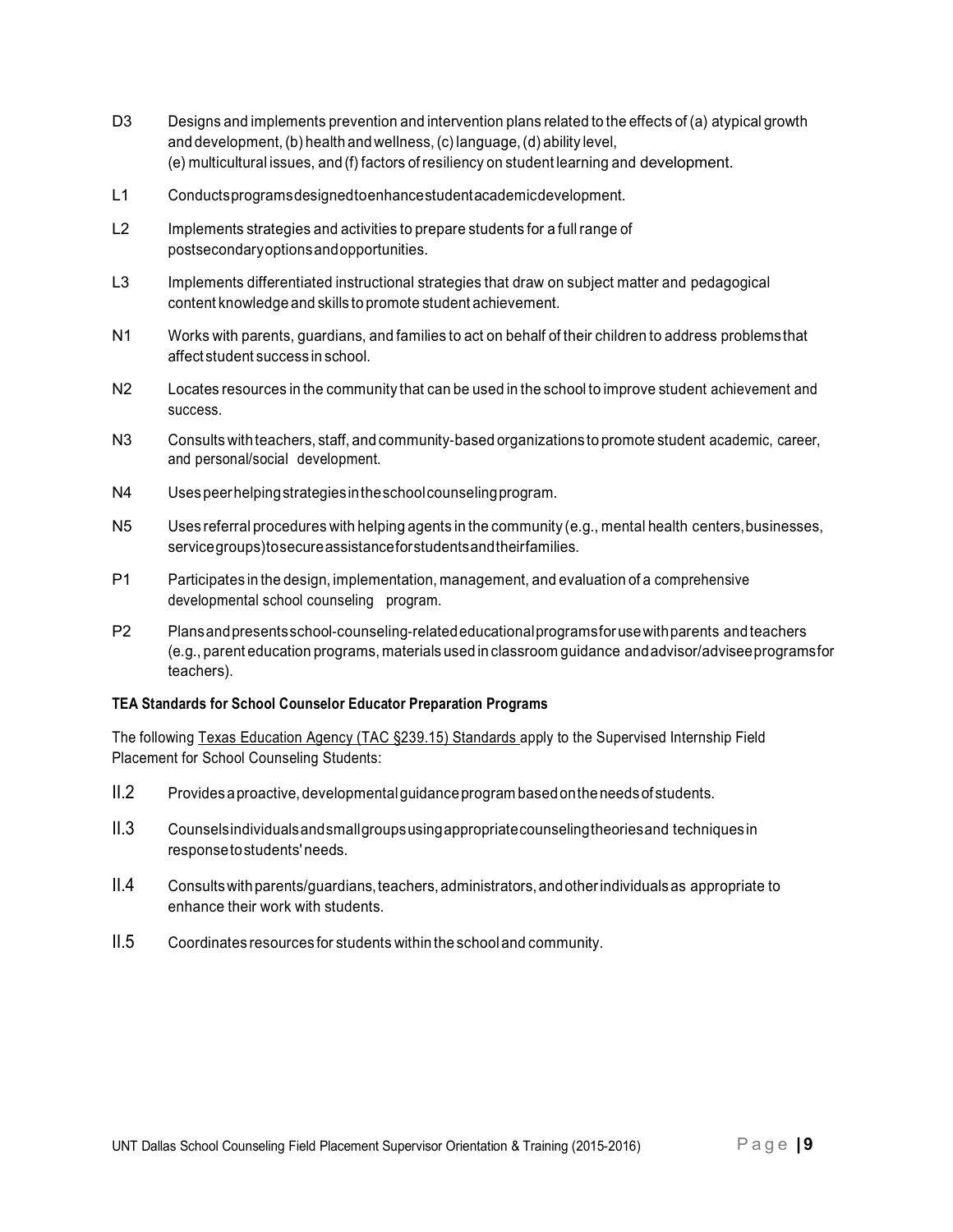- II.6 Demonstratesproficiency inteachingsmallandlargegroupsbyactivelyengaging studentsinthe learning process.
- II.10 Advocates for a developmental guidanceand counseling program that is responsiveto allstudents.
- III.1 Collaborateswithothersintheschoolandcommunitytoimplementaguidance curriculum that promotes learners' development in all domains, including cognitive, social,andemotionalareas.
- III.2 Facilitateslearners'abilitytoachievetheirpotentialbyhelpingthemsetandattain challenging educational, career, and personal/social goals based on varioustypes of information.
- III.3 Uses both preventive and intervening strategies to address the concerns of learners and to help them clarify problems and situations, set goals, explore options, and implement change.
- III.4 Implements effective referral procedures to facilitate the use of special programs and services.
- III.5 Acts as a consultant and/or coordinatorto help learners achievesuccess inside and outsideof school.
- V.7 Developspartnershipswithparents/guardians,businesses, andother groupsinthe community to facilitate learning.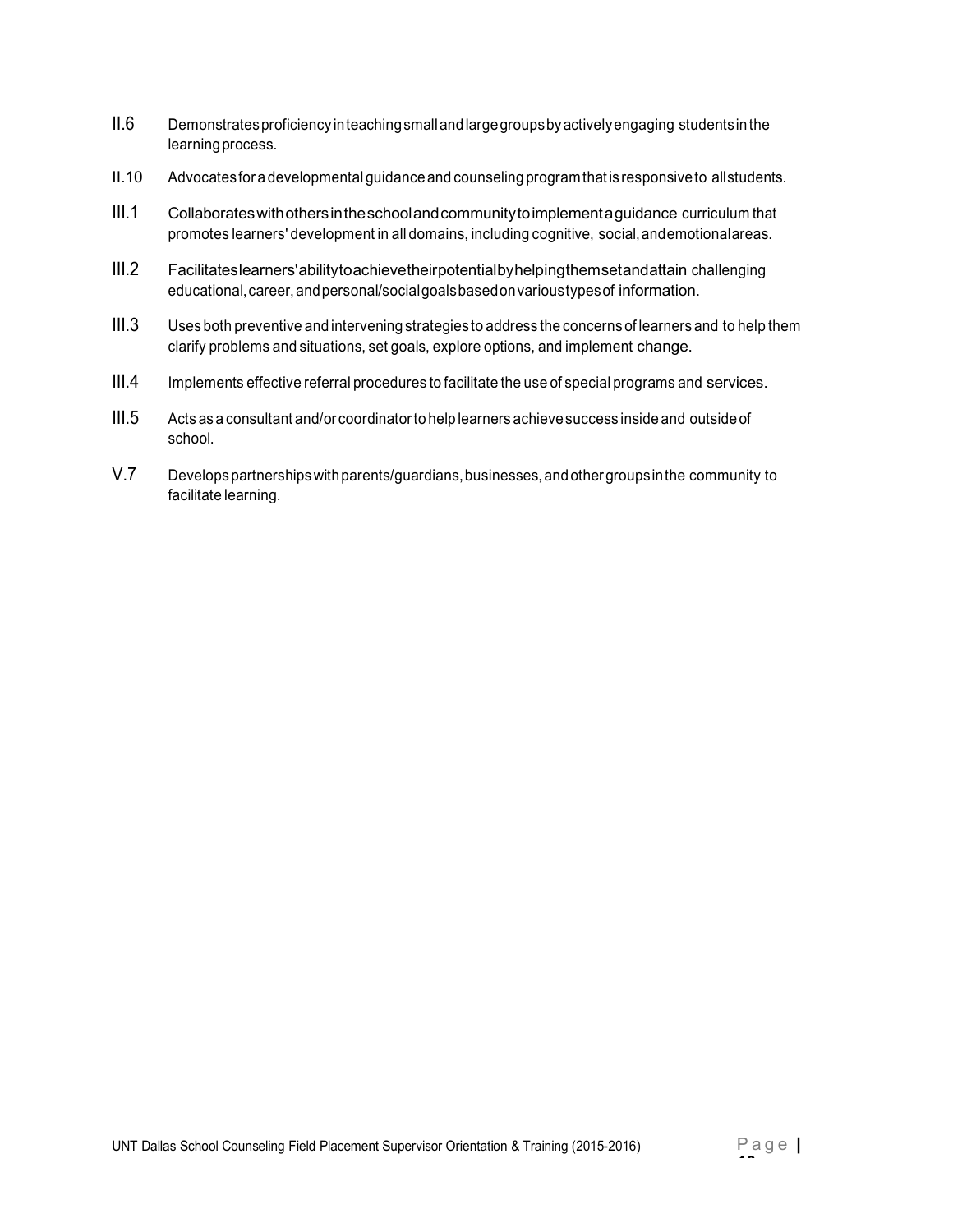### **Field and Site Supervisor Training**

#### **Supervisor Roles & Responsibilities**

Information pertaining to the Field or Site Supervisor's full scope of responsibility can be found inthe *School Counseling Internship Handbook*. Amongthe roles and responsibilities outlined in this document, the Field or Site Supervisor first qualifies as an approved Field and Site Supervisor as follows:

The qualified site supervisor is one who (1) has a master's or doctoral degree in counseling or a closely relatedfield,(2) has at least 3-years post-master's experiencein counseling, (3) holds appropriate licenses/certifications, is a recognized effective school counselor and (4) possesses relevant trainingincounselingsupervision.

Inaddition, the Certified Professional School Counselor who serves as a Field or Site Supervisor is advised to fulfill the following roles and responsibilities:

- Coordinates servicesandschedules withtheschoolcounselingIntern,to includemaking provision for adequate Internship hours within recommended allocations, videotaping, andweeklysupervision.This mayinclude,butisnotlimitedto,meetingwithcampusor district-leveladministratorstoplan,schedule, andallocateresourcesfor,theschool counseling intern's full engagement in all aspects of the comprehensive developmental guidance program.
- Makesprovisionfortheschoolcounselinginterntologaminimumof5%oftotalhours (15 of <sup>300</sup> hours) using the campus' or district's data management system (i.eSkyward, Infinite Campus, etc.)for reviewing transcripts, scheduling, and other individual planning services.
- Models advocacy and engages the school counseling Intern in the process of advocating on behalf of students,comprehensivedevelopmentalguidanceprogramneedsand services, and the proper use of the school counselor/Intern's time, training, and resources.
- AssumesasupportiveANDevaluativesupervisoryroleand,asnecessary,agatekeeping roleinorderto promotetheschoolcounselingintern'sprofessionaldevelopmentand readinessforindependentschool counselingpractice.
- Meets weekly for structured supervision sessions and communicates directly with the student about progress, strengths, and areas for needed improvement.
- Modelsethicalpracticeand,whenpossibleornecessary,engagestheschoolcounseling internin discussion,review,andapplicationofrelevantethicscodeandstandardsof practice (i.e. ACA, 2014; ASCA, 2010; Texas Educator Code of Ethics).
- Completesassignedevaluationtools(i.e.PCPE)accordingtothemid-semesterandend- of-term deadlines.
- Communicates with the Internship Instructor of Record ("UNT Dallas Professor") about theschool counselingintern'sprogress.

Pag <sup>e</sup> | **<sup>9</sup>**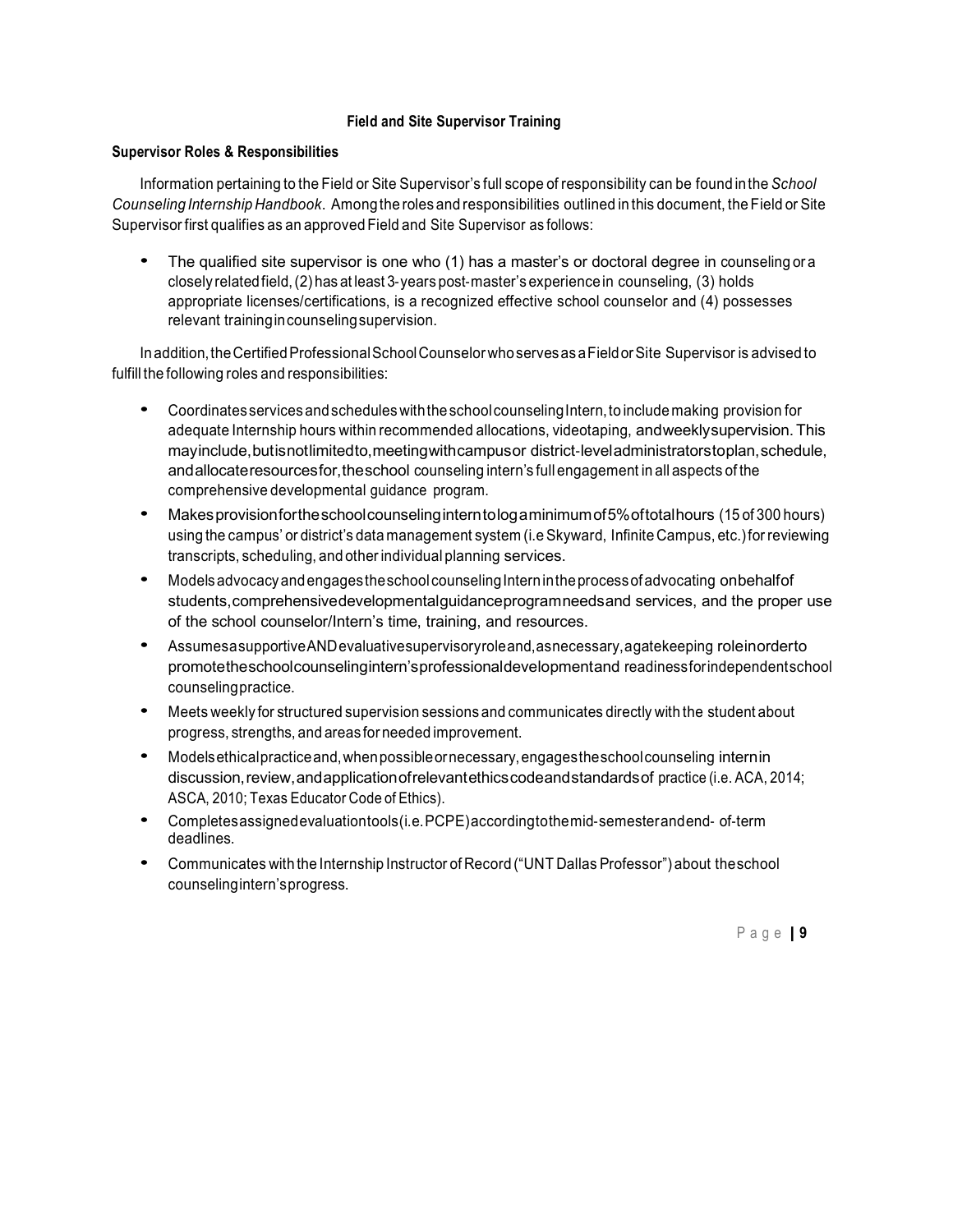#### **Supervisee Roles & Responsibilities**

School Counseling Internship students are expected to contribute fully to all aspects of the comprehensive developmental guidance program. As such, students complete and document clock hours (minimum of 300 hours per Internship term) according to recommended allocationsthatmirrorthoseprescribed byTexasEducationAgency's(TEA,2004)*Model Comprehensive, Developmental Guidance and Counseling Program for Texas Public Schools*.

The school counseling Intern is ultimately responsible for knowing and communicating the expectations of the Internshipplacement to the Site Supervisor. As such, the school counseling intern must retain a current copy of the *School Counseling Internship Handbook*, includingallrelevant signedagreements, contracts, forms, logs, evaluationtools, andTK20or othersubmissioninstructions.

Because the Internship is both atutorial and field-based learning experience, the school counselingintern isexpectedtomeetweeklywiththeSiteSupervisorforsupervisionand completeallrequiredassignmentsand evaluationsfortheUNTDallasInstructorofRecord ("UNT Dallas Professor").

#### **Field Placement Site Agreements**

ThevariousFieldPlacement contracts, agreements, andrelatedmaterials canbefound inthe*School CounselingInternshipHandbook*. Eachschoolcounselinginternisresponsiblefor ensuring that the site and site supervisor approvals, agreements, and contracts are submitted and authorized BEFORE starting the Internship experienceatthecampus. Studentsare responsible for providing these forms and contracts to the Field and/or Site Supervisor.

#### **Supervisor Training**

This final section briefly reviews two developmental and integrative supervision models relevant to the supervision of the school counseling internship student. Both models describe the characteristics of the internship student and the multiple roles and areas of focus available tothesupervisorforpromotingtheschoolcounseling intern's growth and development. In using both, the key task for the supervisor is correctly identifying the student supervisee's current developmental stage and then selecting appropriate supervision interventions in order to scaffold the student supervisee's development from the current stage to the next.

**Integrated Developmental Model**(IDM,Stoltenberg, McNeill, &Delworth, 1998). TheIDM characterizes superviseegrowthacrossthreedistinctlevelsofcounselordevelopment.

Specifically, the IDM describes the development of student counselors from Level 1: entry level with high motivation and anxiety, to Level 2: mid-level with anxiety and motivation that fluctuatesacrossnew experienceswithcounselingclients/students,toLevel3:advanced students with relatively stable anxiety and motivation and increased proficiency with objectivity in their evaluation of counseling outcomes.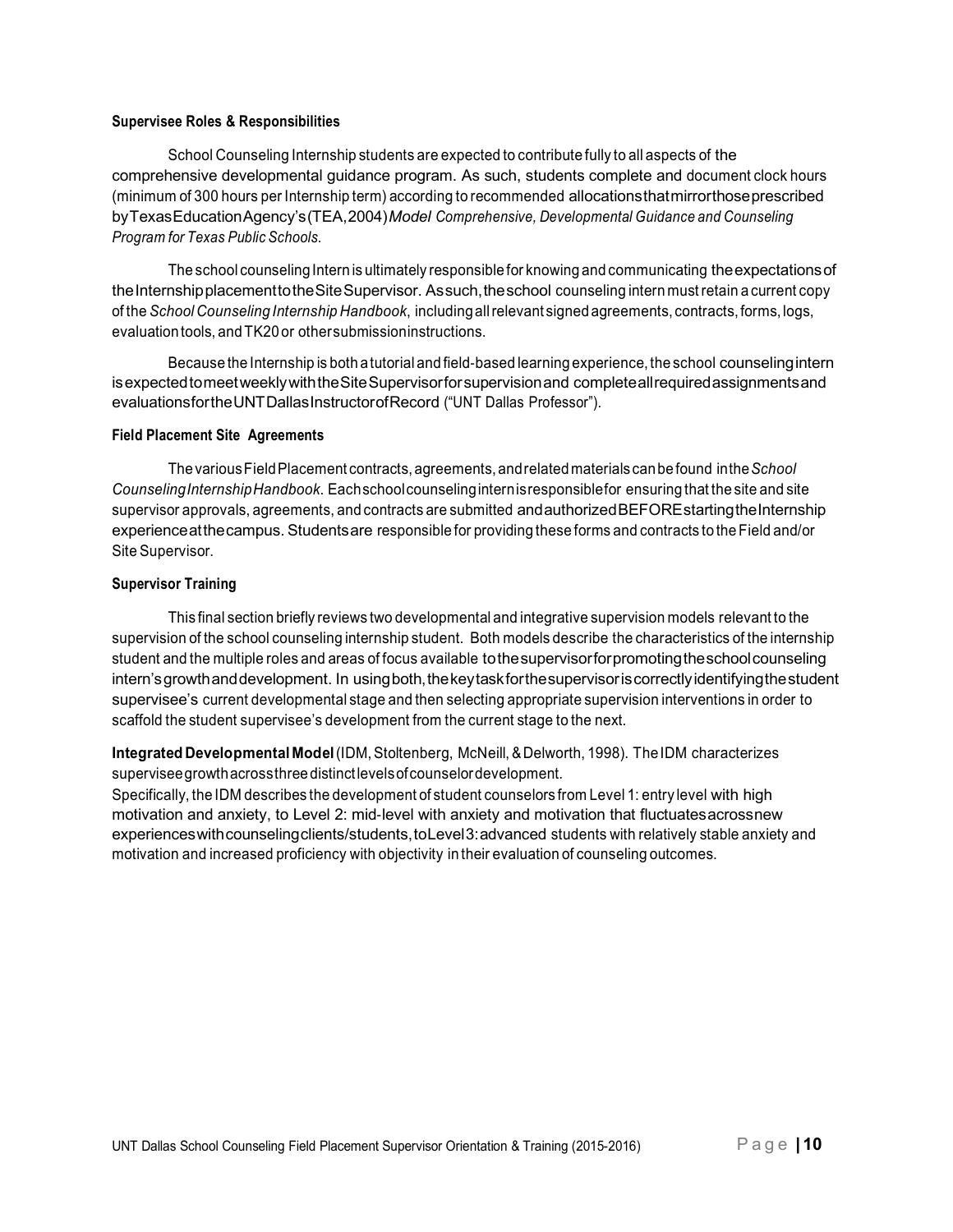Generally, students enteringthe School Counseling Internship could be characterized as mid-level to advanced-level student supervisees. As such, we would expect their anxiety and motivationtobehigh,but beginningtostabilize,andinneedofsupervisioninterventionsthat match the level of required structure/direction to the level of experience with particular studentclientissuesorcounselingsettings. Supervisorsareencouragedtoconsidereach scenarioinsupervisionasunique(withvarianceinthedegreeof experienceorcompetency across situations). Furthermore, supervisors should assess the student intern's level of experience, anxiety, and ability to act autonomously when selecting the degree of support and direction withinappropriatelyprescribedsupervisioninterventionsforeachstudent/client scenario under consideration.

**Discrimination Model**(Bernard&Goodyear, 2009). Bernard's Discrimination Model is one of the most widely used and studied integrative models for supervision practice. The key concept in this supervision model concerns the type of skill (or skill deficit) represented by the supervision question or concern and the specific role that the supervisor assumes to address the supervision need. The resulting matrix, as illustrated with the table below, offers the supervisoratotalof4X3=12specificFOCUS/ROLEcombinationsfromwhichtochoosein designingsupervisionfeedbackandinterventions. Pleasenotethat afourthskillareaofFOCUS is added to this chart that does not belong specifically to Bernard's original model.

|                                      | <b>Supervisor ROLE</b> |           |            |
|--------------------------------------|------------------------|-----------|------------|
| <b>FOCUS of Skill Area</b>           | Teacher                | Counselor | Consultant |
| <b>Conceptualization Skills</b>      |                        |           |            |
| <b>Intervention Skills</b>           |                        |           |            |
| <b>Personalization Skills</b>        |                        |           |            |
| Professionalism and<br><b>Ethics</b> |                        |           |            |

### **Skill Areas of FOCUS**

1. Conceptualization Skills – noticing the important content and making sense of it (theoretical)

- 2. Intervention Skills using both micro-skills and theory-specific technique and intervention
- 3. PersonalizationSkills–attendingtopersonalreactions,biases,andusingself-in-therapy

4. ProfessionalismandEthics-adheringtoprofessionalbestpracticestandardsandnavigating ethical dilemmas (includes all of the above skill areas of focus).